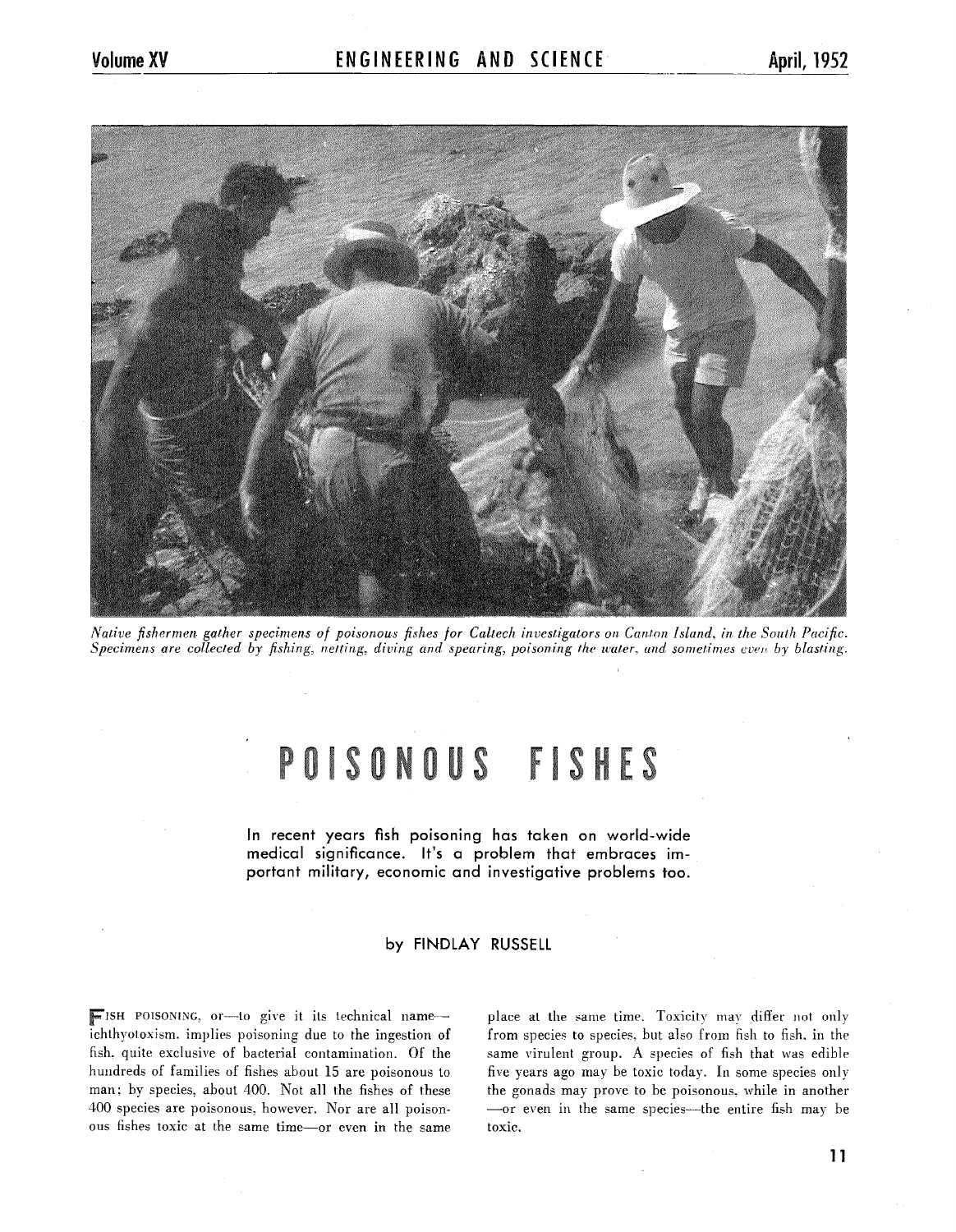Constantly confusing, the problem of fish poisoning embraces a number of important medical. military, economic and investigative problems. It has been a problem for centuries. In ancient Japan, for instance. it was known that one kind of tetraodon (commonly known as the puffer) was "absolutely mortal . . . no washing or cleansing will take the poison off . . . it is therefore never asked for but by those who intend to make away with themselves."

Fish poisoning is not always fatal, of course. In 1774 Captain James Cook. quite by mistake. ate a tetraodon liver and roe while off New Caledonia, and recorded his symptoms as follows :

"About 3 o'clock in the morning we found ourselves seized with an extraordinary weakness and numbness all over our limbs. 1 had almost lost the sense of feeling. nor could I distinguish between light and heavy bodies -a quart pot full of water. and a feather. being the same in my hand. We each of us took an emetic and after that a sweat which gave us much relief. In the morning one of the pigs which had eaten the entrails was found dead, he being swollen up to an unusual size."

## A world-wide problem

By the beginning of this century and with the advent of modern communications the problem of fish poisoning had taken on world-wide medical significance. Over 500 deaths a year were being reported. and another 500 victims probably died undiagnosed. From 1913 to 1923 in Japan alone 6137 cases of fish poisoning mere recorded. Of these, 906 were due to the tetraodon. with over a 64 percent fatality rate. Today less than 100 people die of fish poisoning each year, though it is safe to assume that there are as many as 2.000 or 3,000 non-fatal cases.

During the past five years the fisheries resources in the Central and South Pacific have expanded enormously. With this expansion has come a greater need for a more thorough study of where and when the commercial fisherman may take his haul. The danger of depleting some fishing grounds while leaving others relatively untouched because of a lack of ecological information on poisonous fishes has become a very real problem.

## Military situation

During the war in the Pacific several occurrences of fish poisoning hindered the successful completion of military missions. In one report a 30-man crew of a Navy landing craft, after eating a 50-pound poisonous barracuda. became so ill that it was necessary for a relief crew to man their vessel. In another incident eight members of a U. S. Army ship were put to port and hospitalized after eating a poisonous snapper. Small wonder, then, that in the last three years the military has become one of the principal supporters of the research activitydirected toward solving the more clinical aspects of the problem.

Lessons learned from the Japanese during the last war point to the importance of using fish as a basic food

for combat units. Downed air men must often depend to a certain extent on fish if they are to survive. Some smaller naval units of the Japanese fleet are known to have increased their range from home base by almost a third by utilizing fish in place of stored foods. Isolated units; especially in the South Pacific, must often depend entirely on the sea for their source of fresh meat.

# A daily problem

To the many island races that depend upon the oceans for fresh meat, poisonous fishes present a daily problem. These islanders have all kinds of ways of detecting which fish are poisonous and which are not. They range from studying the effects of moon rays on the skin 01 the fish, to the feeding of the suspected catch to another animal. As you might expect, the number of cases of poisoning is highest mhere the superstitions are greatest -though sometimes the islanders' superstitions are sufficient to protect them from a possibly toxic fish.

On the whole, poisonous fishes are not as tasty as nonpoisonous ones. Often their smell or consistency is such that they are readily discarded on being caught. The most suitable information we have on how the islanders tell when a fish is poisonous is that which has heen passed down through the decades, based an actual poisonings. Though this method has its limitations—since toxicity may change-it offers an adequate basis on mhich the islander may select his fish with a reasonable degree of safety.

In those areas where there is an abundance of rodents. the fish is often fed to these animals to determine the toxicity. Some islanders feel that they are able to identify a poisonous fish by the color of the palatine structures, or by the direction of the gill rakers. Others determine the toxicity by placing a silver coin on the skin of the fish and watching to see if the coin will turn black. Still others will throw a piece of the fish onto an anthill. If the ants refuse it, they do the same.

Of these varied methods. none are entirely satisfactory either for the individual or the commercial fisherman.

## Identification

Thus the first barrier for the investigator is to determine which fish are poisonous and which are not. Oddly enough this is relatively a new problem and most of the attention directed towards solving it is being supplied by governments and industries interested in the economic productivity of the seas.

The job of identifying and classifying the hundreds of poisonous fishes is, of course, extremely complicated, but enough information has been collected during the past ten years to make present progress more rapid.

Fish poisoning is often designated, probably somewhat ambiguously, by area groupings of fishes causing the poisoning. There are three main groups. The Caribbean type of poisoning—which is the least virulent, incidentally-is most commonly caused by the giant barracuda, and the amberjack.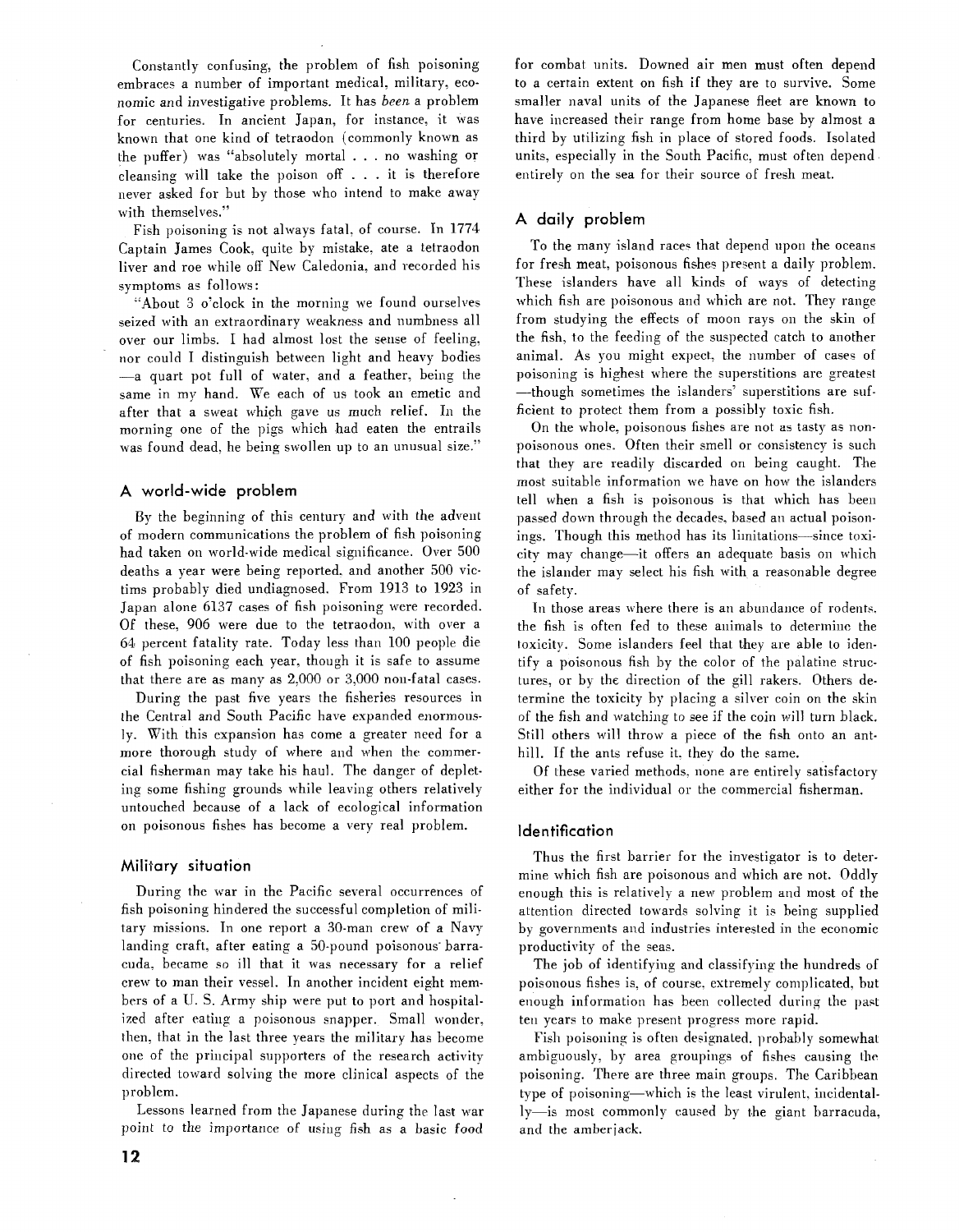

Dr. Findlay Russell examines and classifies various poisonous fishes before grinding them up and extracting toxins.

The second grouping is the Pacific type, often caused by the giant barracuda, trigger fish and snapper.

The third type is tetraodon poisoning. caused by the puffer or balloon fish. Puffers-not all of which are poisonous-are found in most of the warm seas of the world, but are most common about the isles of Japan.

#### A matter of taste

If, for example, one were to eat an ounce of the flesh of Tetraodon hispidus, a small puffer known to be highly poisonous, what could he expect to experience?

The immediate symptoms would be confined generally to complaints of perverted sensory function about the mouth-though several victims of tetraodon poisoning are known to have expired in less than twenty minutes after eating one of these fish. Within a period of three hours, complaints of nausea, abdominal pain, severe headache and difficulty in swallowing and articulating would be in evidence. There would be a marked weakness of the extremities, coupled with severe pain and tingling of the hands and feet.

Deep reflexes would probably be absent, as would the pupillary response. Difficulty would be experienced in co-ordinating walking movements, and symptoms of shock would probably develop. Within four or five hours after the onset of symptoms, death would result. Not all victims lapse into shock, however; some die in respiratory paralysis or from secondary complications.

If one were to eat of another unpleasant little creature of the snapper family, Lutjanus gibbus, he would probably become violently ill, though not a fatality.

Again the symptoms of perverted sensory function about the oral cavity would appear. followed by vomiting and diarrhea. Severe pain in the extremities and an itchiness over the body would put the patient to bed, where all movement would be avoided. The chief complaint would concern an altered sensory function, which the patient might interpret as being an inability to perceive cold objects and to identify pain correctly. For several weeks the victim might complain of indisposition, weakness. loss of appetite, paresthesia arid occasional dizziness. complete recovery in most cases requires from two to six weeks, although some symptoms have been said to persist for as long as three months,

#### Treatment

As the exact nature of the poisonous substances is unknown, treatment tends to be symptomatic. Such measures as gastric lavage, intubation and oxygen administration and the combatting of secondary infections which often develop, are indicated. Combatting shock with intravenous solutions and appropriate medications as well as allaying the pain with calcium gluconate and Demerol is often necessary.

#### Why **fish** poisoning .occurs

**A** good deal of speculation has gone into explaining why fish poisoning occurs. The Carribbean type of poisoning has been attributed to the eating of the poisonous manchineel berry uhich grows on a plant along the shorelines in that area. The seed is said to fall into the